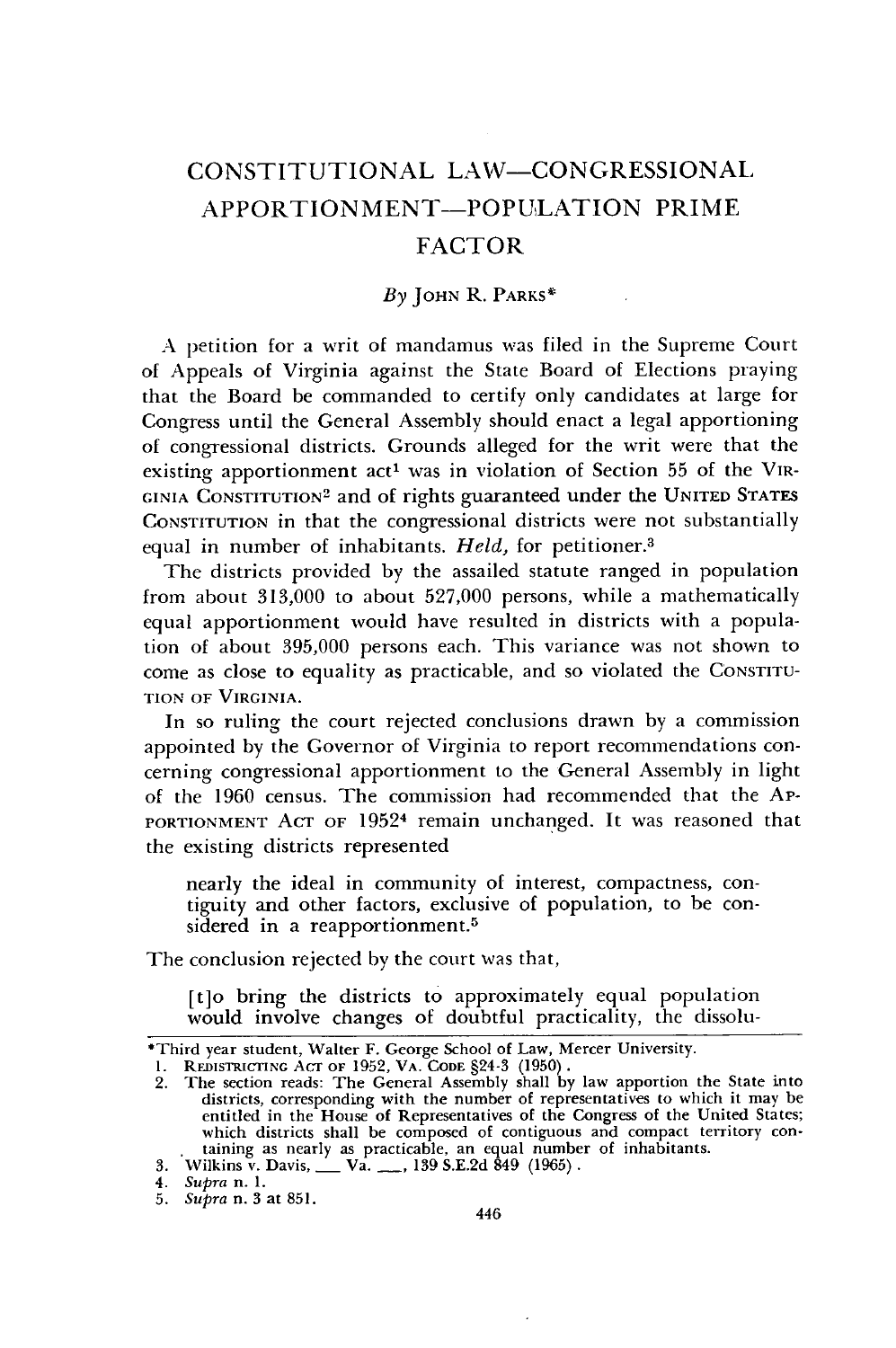tion of districts which have the greatest community of in. terest, and mean a radical restructuring of the State.6

After noting that "community of interest" was not one of the requirements of the VIRGINIA CONSTITUTION,<sup>7</sup> the court spelled out the duty of the legislature to enact legislation in accord with that constitution without regard to any "community of interest" within the districts except as that "be done without impairing the essential requirement of substantial equality in the number of inhabitants among the districts."<sup>8</sup> Thus other factors were subordinated to that of population.

It is on this point that the principal case refines the law of Virginia. It had been held that the provision now embodied in Section 55,9 in force in substantially the same form since 1830, did not require exact equality, but that variations would necessarily result from giving effect to the "community of interest" within the districts.10 The refinement takes the form of a more strict interpretation of the state constitution.

The holding, however, was not limited to the state constitutional provisions, but was based in part on the newly emerged "one-man-onevote" doctrine of the United States Supreme Court. This doctrine, now espoused by the judiciary, finds its origin in congressional acts dating to 1842 when it was provided that representatives be elected by district in those states entitled to more than one representative.<sup>11</sup> This provision was broadened in 187212 with the addition of language identical to the **VIRGINIA CONSTITUTION.1 <sup>3</sup>**This provision that congressional districts should consist of contiguous, compact territory and be as nearly equal in population as practicable was carried forward until 192914 when Congress eliminated it from the **ACT OF JUNE** 18, **1929.15** While there was no express repeal, it was held that it was no longer applicable to congressional elections.<sup>16</sup> Since 1929 Congress has been content to leave the law unchanged.<sup>17</sup>

From that time until the decade of the sixties this field of the law was left entirely to the states. Then, in 1962, the federal judiciary entered the field and brought about a dramatic alteration. The meta-

- 
- 

<sup>6.</sup> *Id.* at 852.

*<sup>7.</sup> Id.* at 853.

<sup>8.</sup> *Id.* at 856.

<sup>9.</sup> *Supra* n. 2. **10.** Brown v. Saunders, 159 Va. 28, 166 S.E. 105 (1932). **11. ACT OF JUNE** 25, 1842, §2 , 5 **STAT.** 491. 12. **ACT** oF FrB. 2, 1872, §2, 17 **STAT.** 28.

<sup>13.</sup> Section 55, supra n. 2.<br>14. Act of Feb. 25, 1882, §3, 22 Stat. 5, 6; Act of Feb. 7, 1891, §3, 26 Stat. 735<br>Act of Jan. 16, 1901, §3, 31 Stat. 733, 734; Act of Aug. 8, 1911, §3, 37 Stat 13, 14.

<sup>15. 46</sup> **STAT.** 21. **16.** Wood v. Broom, 287 U.S. 1 (1932).

<sup>17.</sup> The present statute is the Act **of** November **15,** 1941, 55 **STAT. 761,** 2 U.S.C. 2a, 2 U.S.C.A. 2a.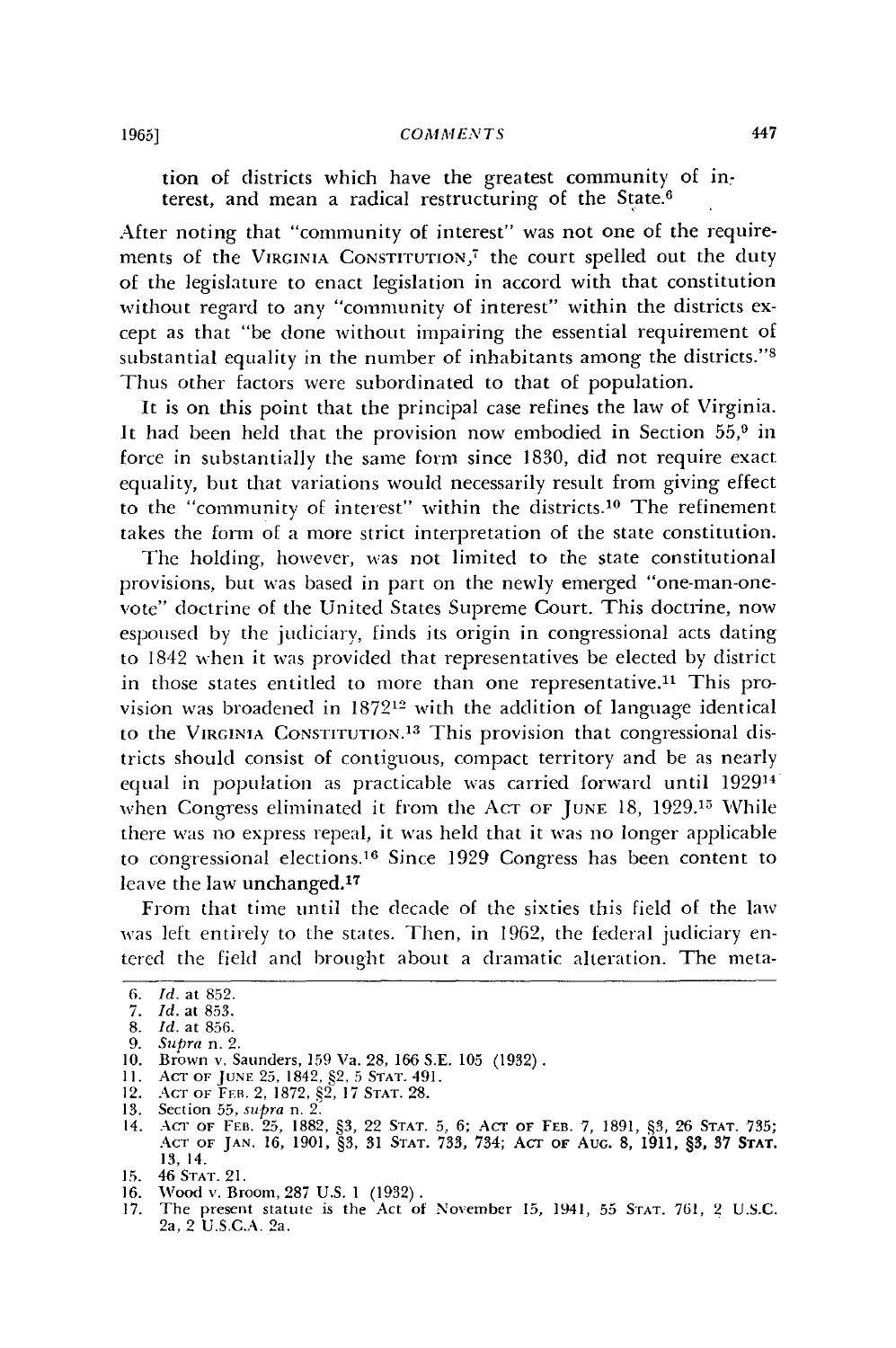morphosis began with the revamping of the state legislatures to assure that all persons within a state would be equally represented in those bodies.<sup>18</sup> Over the strong protest that the federal courts were injecting themselves into an "area of state concerns,"19 the Supreme Court became committed to the concept that the equal protection clause of the fourteenth amendment guaranteed that members of state legislatures be elected according to population. That commitment has been extended in the few intervening years to demand that in states with bicameral legislatures "both houses . . must be apportioned on a population basis."20

Equal protection is not, however, the ground upon which the reapportionment decisions dealing with congressional representation have been based. 21 Rather, the general provisions of art. **I,** section 2, cl. **1** of the UNITED STATES CONSTITUTION,<sup>22</sup> in its historical context, were held to require that "one man's vote in a congressional election **...** be worth as much as another's."<sup>23</sup> At least one federal District Court has held that this decision demands that population be the sole factor to be considered in congressional apportionment.<sup>24</sup>

This, then, is the state of the law:

[w]hile it may not bt possible to draw congressional districts with mathematical precision, that is no excuse for ignoring our Constitution's plain objective of making equal representation for equal numbers of people the fundamental goal for the House of Representatives.<sup>25</sup>

The "one-man-one-vote" doctrine, whether grounded upon art. *1,* section 2,<sup>26</sup> or upon the equal protection clause, finds its greatest support in the premise that a democratic forn of government depends upon the equality of each man's vote.<sup>27</sup> It is suggested that the authors of the **CONSTITUTION** had this in mind when they provided that the membership of one chamber of the national legislature be determined by reference to the population of the respective states.<sup>28</sup> The other

<sup>18.</sup> Baker v. Carr. 369 U.S. 186 (1962).

<sup>19.</sup> Justice Harlan dissenting in *Baker, supra* n. 18.

<sup>20.</sup> Reynolds v. Sims, 377 **U.S.** 533 at 568 (1964) **.**

<sup>21.</sup> Justice Clark concurring in Vesberry v. Sanders, 376 U.S. 1 (1964) *,* would have it otherwise.

<sup>22. &</sup>quot;The House of Representatives shall be composed of Members chosen every second year by the People of the several states. . . ."

<sup>23.</sup> Wesberry v. Sanders, *supra* n. 21 at 8.

<sup>24.</sup> Meeks v. Anderson, 299 F.Supp. 271 (D.C.Kan. 1964). 25. Wesberry v. Sanders, *supra* n. 21 at 18.

<sup>25.</sup> Wesberry v.<br>26. *Supra* n. 22.

<sup>27.</sup> See Reynolds v. Sims, *supra* n. 20, where it is said at page 555:

The right to vote freely . . . is of the essence of a democratic society. . . . And the right of suffrage can be denied **by** a debasement or dilution of the weight of a citizen's vote just as effectively as by wholly prohibiting the free exercise of the franchise.

<sup>28.</sup> See Wesberry v. Sanders, *supra* n. 21.